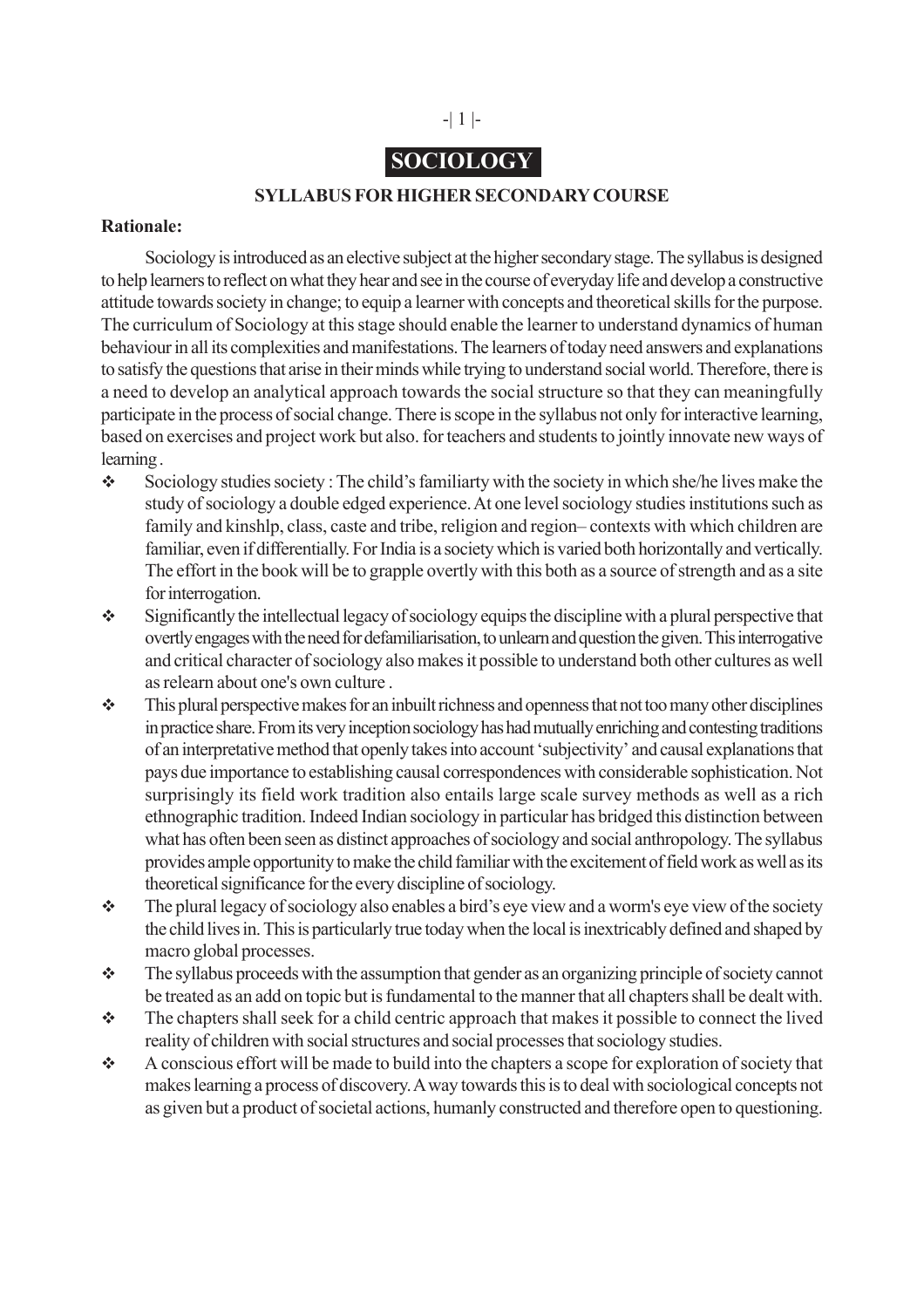## **Objectives :**

- To enable learners to relate classroom teaching to their outside environment.
- \* To introduce them to the basic concepts of sociology that would enable them to observe and interpret social life .
- $\div$  To be aware of the complexity of social processes.
- $\bullet$  To appreciate diversity in society in India and the world at large.
- $\bullet$  To build the capacity of students to understand and analyse the changes in contemporary Indian society.

### **SYLLABUS FOR HIGHER SECONDARY FIRST YEAR COURSE**

## **One Paper Time : Three hours Marks : 100**

### **Unitwise Distribution of Marks & Periods :**

| Unit      | <b>Topics</b>                                                  | <b>Marks</b> | <b>Periods</b> |
|-----------|----------------------------------------------------------------|--------------|----------------|
|           | <b>INTRODUCING SOCIOLOGY</b>                                   |              |                |
| Unit-I    | Society, Sociology and relationship with other social sciences | 10           | 10             |
| Unit-II   | <b>Basic Concepts</b>                                          | 10           | 20             |
| Unit-III  | <b>Social Institutions</b>                                     | 10           | 20             |
| Unit-IV   | Culture and Society                                            | 10           | 20             |
| Unit-V    | Practical Sociology: Methods & Techniques                      | 10           | 20             |
|           | <b>UNDERSTANDING SOCIETY</b>                                   |              |                |
| Unit-VI   | Structure, Process and Stratification                          | 10           | 20             |
| Unit-VII  | Social change                                                  | 10           | 20             |
| Unit-VIII | <b>Environment and Society</b>                                 | 10           | 10             |
| Unit-IX   | <b>Western Social Thinkers</b>                                 | 10           | 20             |
| Unit- $X$ | <b>Indian Sociologists</b>                                     | 10           | 20             |
|           | Total:                                                         | 100          | 180            |

#### **Unitwise Distribution of Course Contents:**

## **INTRODUCING SOCIOLOGY**

### **Unit-I : Society and Sociology**

- Introducing Society : individuals and collectivities, Plural Perspectives.
- Introducing Sociology: Emergence. Nature and Scope, Relationsbip with other disciplines.

#### **Unit-II : Basic Concepts**

- Social Groups
- ❖ Status and Role
- Social Stratification
- ❖ Social Control